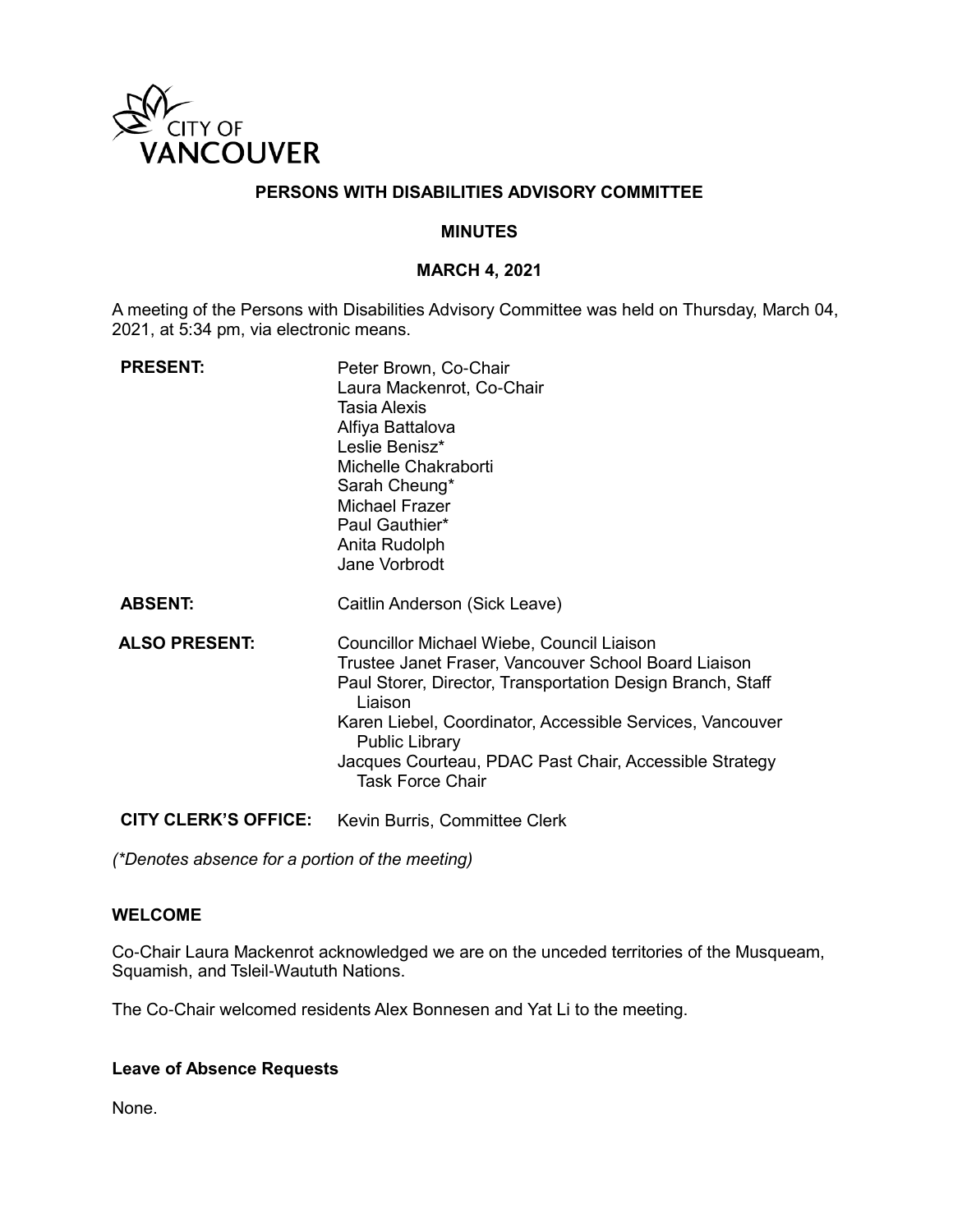#### \* \* \* \* \*

*(At this point it was moved by Peter Brown, seconded by Anita Rudolph, and carried unanimously that the agenda be altered to include a discussion of the Park Board's motion regarding Stanley Park after item #5)*

\* \* \* \* \*

## **Approval of Minutes**

MOVED by Leslie Benisz SECONDED by Paul Gauthier

> THAT the Persons with Disabilities Advisory Committee approve the Minutes from the meeting of Thursday, January 14, 2021, as circulated.

CARRIED UNANIMOUSLY

## **1. Burrard Station Upgrades**

Ian MacPhee, Planner, Rapid Transit Office, and Steve Brown, Manager, Rapid Transit Office, gave a presentation on proposed upgrades to Burrard Skytrain Station. Staff subsequently responded to questions and comments.

## **2. Bus Stop Balancing Update**

Translink staff Daniel Freeman, Senior Manager of Bus Priority Programs, and Steve Newhouse, Project Manager of Bus Speed and Reliability, gave an update on the agency's ongoing bus stop balancing project. Staff subsequently responded to questions and comments on the following topics:

- Accessibility considerations, including increased distance for persons with disabilities to travel to relocated bus stops; proper lighting; and safety of location.
- Customer impacts, which will require post-pandemic analysis when transit usage increases to confirm if preliminary findings (cost savings, reduced travel times) are accurate. If not, the Committee asked whether the relocated bus stops will be returned to their original locations.
- Public engagement, which should include other advisory committees and groups including women, People of Colour, and 2SLGBTQ+.

## **3. Elections Consultation Update**

MOVED BY Laura Mackenrot SECONDED BY Leslie Benisz

WHEREAS

- 1. The City of Vancouver will be holding its Municipal election on October 15, 2022.
- 2. Voting is an inherent right and duty of all citizens, regardless of race, religion, gender,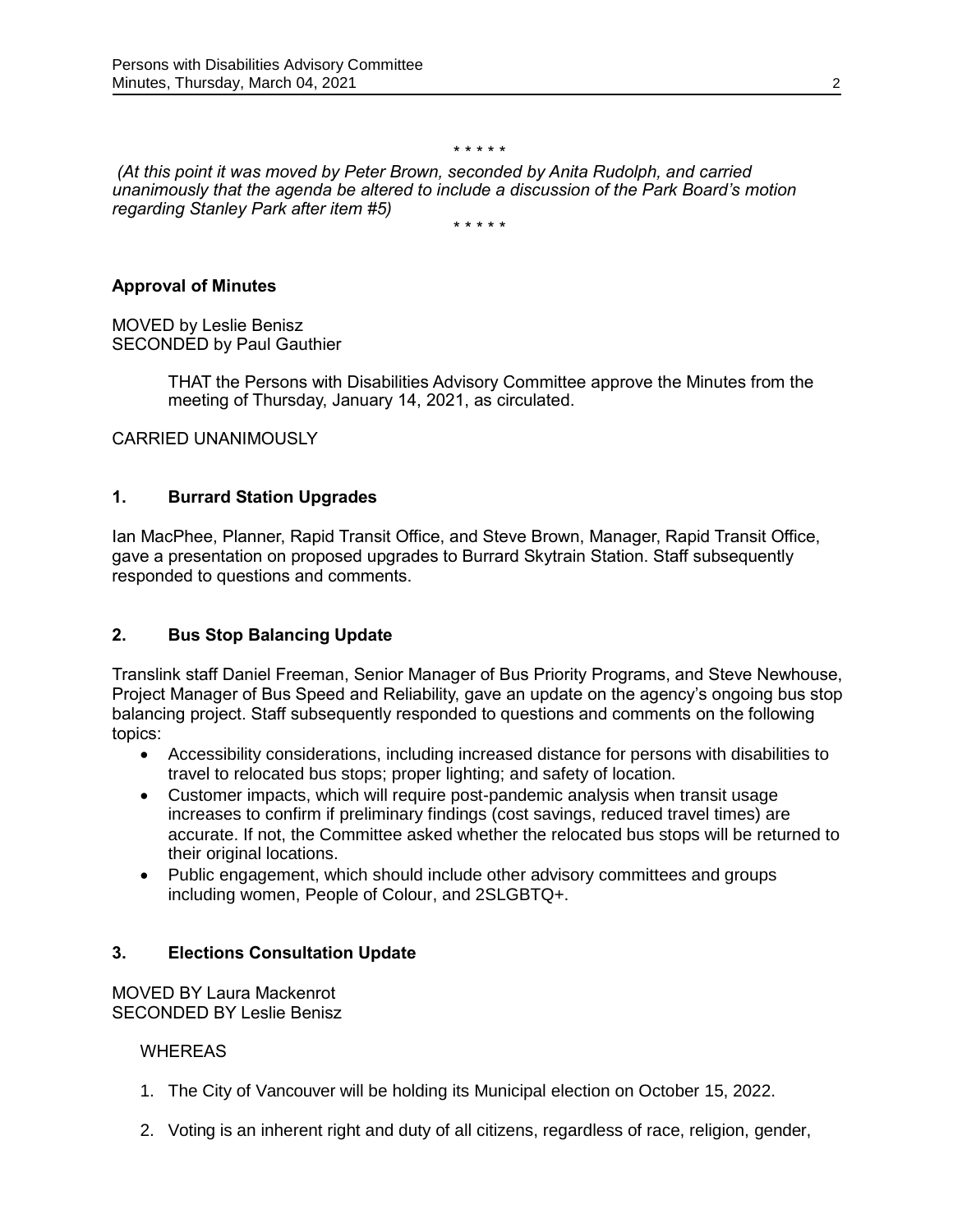sexual preference, age, or ability, and must therefore be accessible and inclusive to all, including for advance polling.

- 3. Elections BC has committed to improved accessibility of the electoral process for all eligible B.C. voters [\(https://elections.bc.ca/voting/what-you-need-to-vote/voting](https://elections.bc.ca/voting/what-you-need-to-vote/voting-accessibility/)[accessibility/\)](https://elections.bc.ca/voting/what-you-need-to-vote/voting-accessibility/). Elections B.C. conducted a successful trial of telephone voting in May 2017 and subsequently implemented this initiative in the Provincial election of October 2020.
- 4. Section 71 of the Vancouver Charter authorizes City Council to make bylaws to create special voting opportunities to assist those who cannot vote.
- 5. The City of Vancouver positions itself as one of the most accessible and inclusive cities in Canada.
- 6. The minutes for PDAC held on Feb 1, 2018 state that, City of Vancouver elections staff "… Commented that due to time constraints, resources available, and current by-laws, telephone voting will not be in place for the 2018 election, but is on the list for the 2022 election." [\(https://vancouver.ca/docs/council/pdad20180201min.pdf\)](https://vancouver.ca/docs/council/pdad20180201min.pdf)
- 7. Telephone voting will increase accessibility for people who are blind/visually impaired, homebound, and people who cannot mark the ballot independently.
- 8. On February 1, 2018, the Persons with Disabilities Advisory Committee passed a motion on Elections with several recommendations including telephone voting.
- 9. Provincial legislation states that people may not cast a ballot in a local election via the internet or over the telephone.

THEREFORE BE IT RESOLVED THAT the Persons with Disabilities Advisory Committee:

- 1. Requests that the City of Vancouver Election's Office coordinate with the Province to implement telephone and online voting in preparation for the 2022 municipal election.
- 2. Invites the elections staff team to present to PDAC on the status of telephone voting for the citizens of Vancouver.

CARRIED UNANIMOUSLY

## **4. Urban Design Panel Discussion**

MOVED by Paul Gauthier SECONDED by Anita Rudolph

> THAT the Persons with Disabilities Advisory Committee request that the Nominations Committee add a representative onto the Urban Design Panel with the intent of reviewing incoming proposals through an accessibility lens, and make this addition permanent.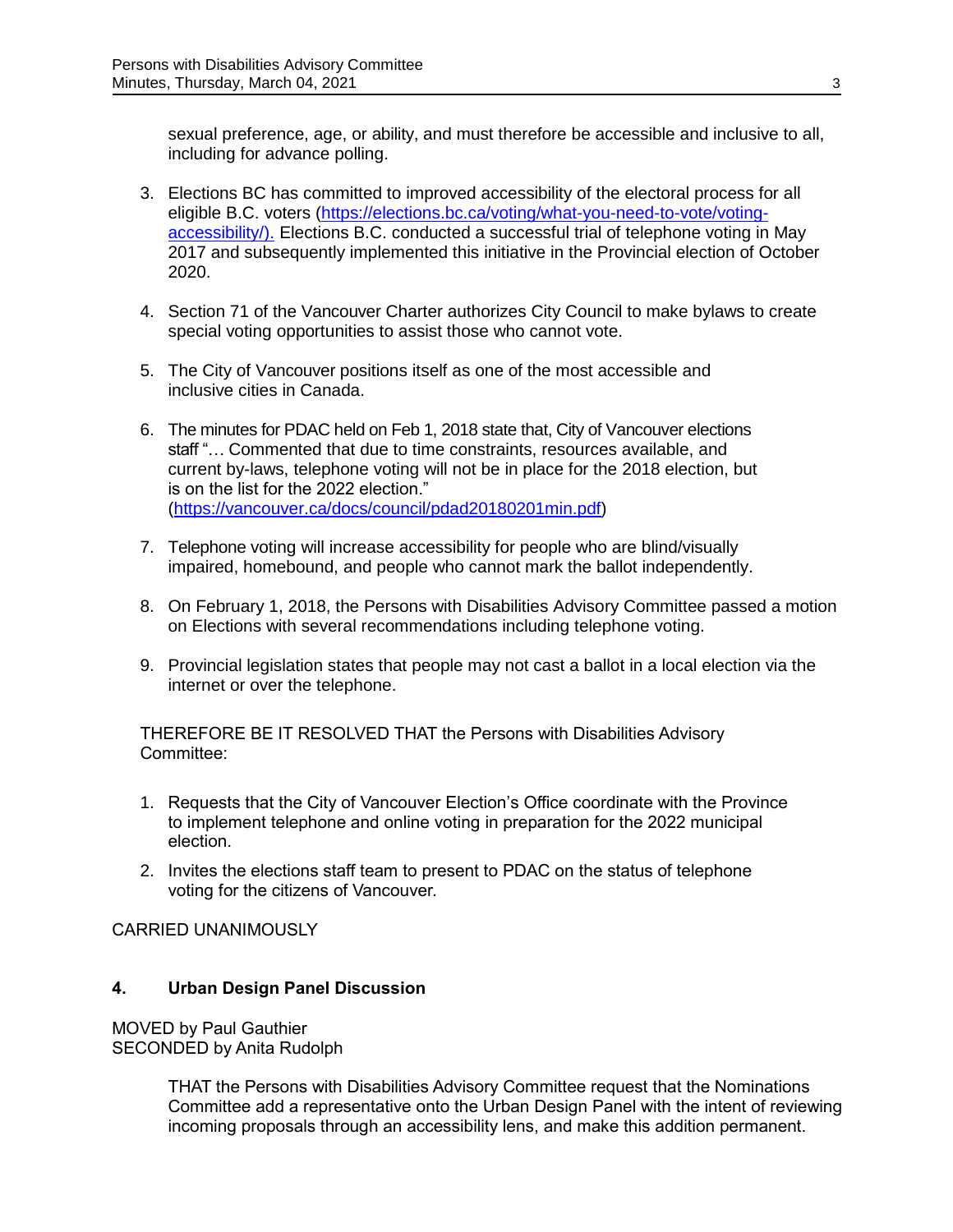CARRIED UNANIMOUSLY (Leslie Benisz absent for the vote)

## **5. EV Cord Cover Licenses – Implementation Update 1**

Ian Neville, Planner, Strategic and Long-Range Planning, updated the Committee on the City's implementation of cord cover licenses, to allow extension cords to cross sidewalks to charge electric vehicles. Staff covered the following, and subsequently responded to questions and comments:

- Cord and cover size/placement requirements
- Enforcement
- Liability and Indemnity protections
- Council mandate to explore "under-sidewalk" options

## **6. Letter to Park Board re: Stanley Park Accessibility**

MOVED by Anita Rudolph SECONDED by Tasia Alexis

### WHEREAS:

- 1. On April 8, 2020 and June 21, 2020, the Vancouver Park Board passed motions to prohibit and diminish, respectively, the flow of vehicle traffic on Park Drive in Stanley Park, in favor of increased cycling.
- 2. These initiatives resulted in prohibited and diminished access and accessible parking for persons with disabilities and seniors who, due to mobility challenges, must rely on motor vehicles to travel to and use all parts and services of the park.
- 3. The Persons with Disabilities Advisory Committee and the Seniors Advisory Committee were not consulted prior to the Park Board implementing these changes, with the result that the accessibility rights of persons with disabilities and seniors, as afforded under Section 8 of the B.C. Human Rights Code, were infringed upon. Municipal entities have no authority to amend or set aside provincial legislation such as the BC Human Rights Code.
- 4. Park Board Commissioner Dumont will be introducing a motion entitled "Stanley Park Temporary Bike Lane on Park Drive – 2021" on Monday March 8, 2021, which seeks authority to direct Park Board staff "to plan for and implement a temporary bike path on Park Drive in Stanley Park dedicated to cyclists, with an aim to have it in use as soon as is operationally reasonable, and to remain in place until approximately October 31, 2021."
- 5. The Persons with Disabilities Advisory Committee wishes to ensure that, in considering the proposed motion on March 8, 2021, the Park Board are aware of all concerns pertaining to the accessibility rights of persons with disabilities and seniors which may arise from the introduction of the Stanley Park temporary bike lane on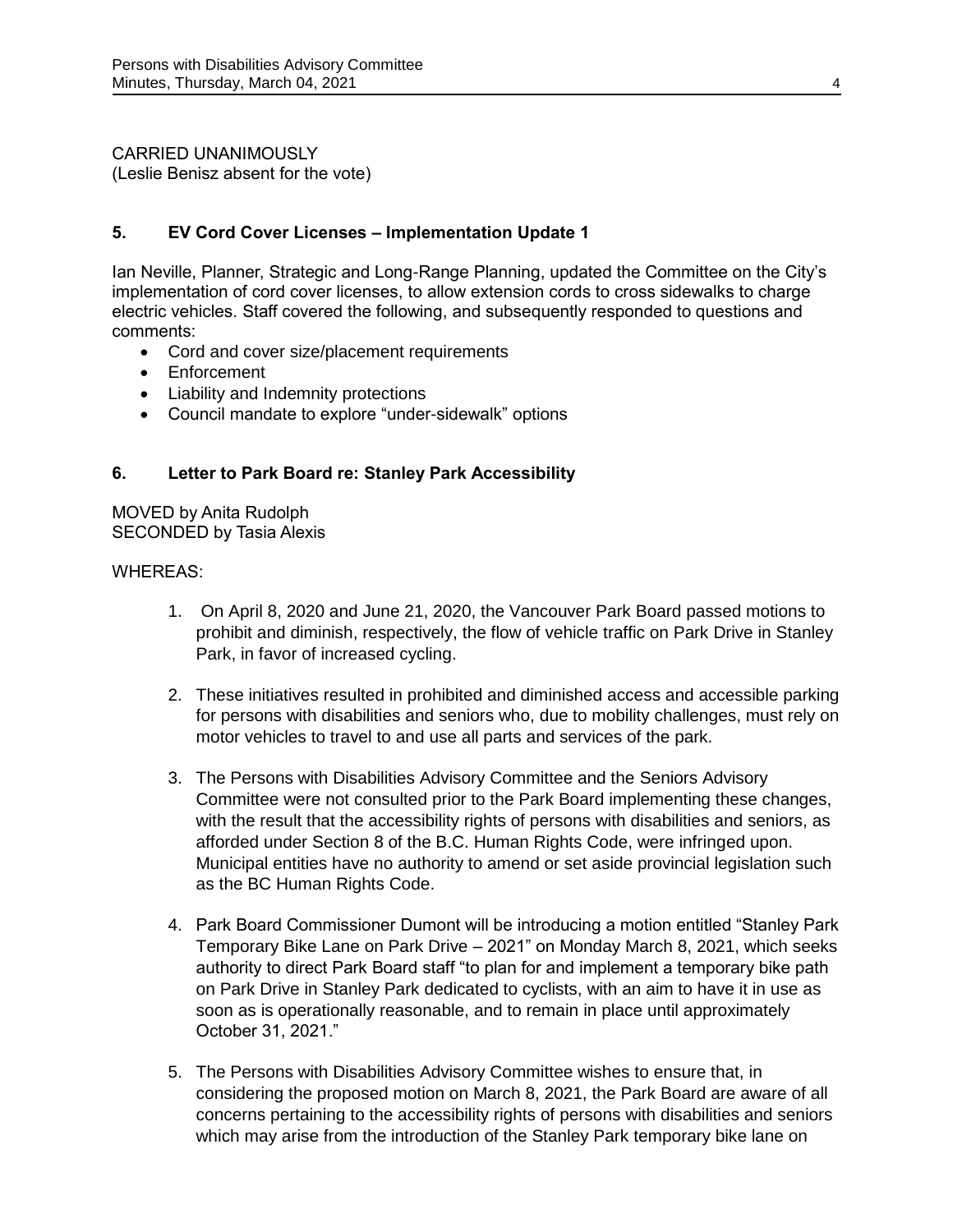Park Drive, which were not properly considered upon introducing traffic changes on Park Drive on April 8, 2020 and June 21, 2020.

# THEREFORE BE IT RESOLVED:

- A. That the Persons with Disabilities Advisory Committee write a letter to the Park Board prior to the introduction of the motion on March 8, 2021, clearly expressing the position and concerns of persons with disabilities, which must be properly considered and addressed by Park Board staff before the implementation of the proposed temporary bike path.
- B. That consultation on this initiative be pursued by Park Board staff with the Persons with Disabilities Advisory Committee and the Seniors Advisory Committee prior to the implementation of the proposed temporary bike lane, particularly as it impacts accessible parking, and with due consideration of the limited opportunity to do so given the term end for the advisory committees is April 30, 2021.

## CARRIED UNANIMOUSLY

(Leslie Benisz and Paul Gauthier absent for the vote)

\* \* \* \* \*

*(At this point the Committee decided to vary the agenda to allow Liaison Updates to proceed next)*

\* \* \* \* \*

## **7. Liaison Updates**

- a) Trustee Fraser gave updates on the following, and subsequently responded to questions and comments:
	- VSB 5-year strategic plan
	- Anti-racism plan
	- Next year's budget and reduced income considerations
	- School liaison officer program review
	- Land and assets strategy
	- Renaming of elementary schools: David Lloyd George Elementary and Sir Matthew Begbie Elementary
	- Motion prohibiting the sale of public lands, except to other public land holders or First Nations
	- Long-range facilities plan, seismic upgrading, and accessibility standards in schools
- b) Karen Liebel, VPL Liaison, gave updates on the following, and subsequently responded to questions and comments:
	- Notice that federal government is cutting funding for accessible book formats; Committee members can refer to CELA and NNELS websites if interested in advocating for funding restoration.
	- Assisted hearing devices pilot in approximately 14 library branches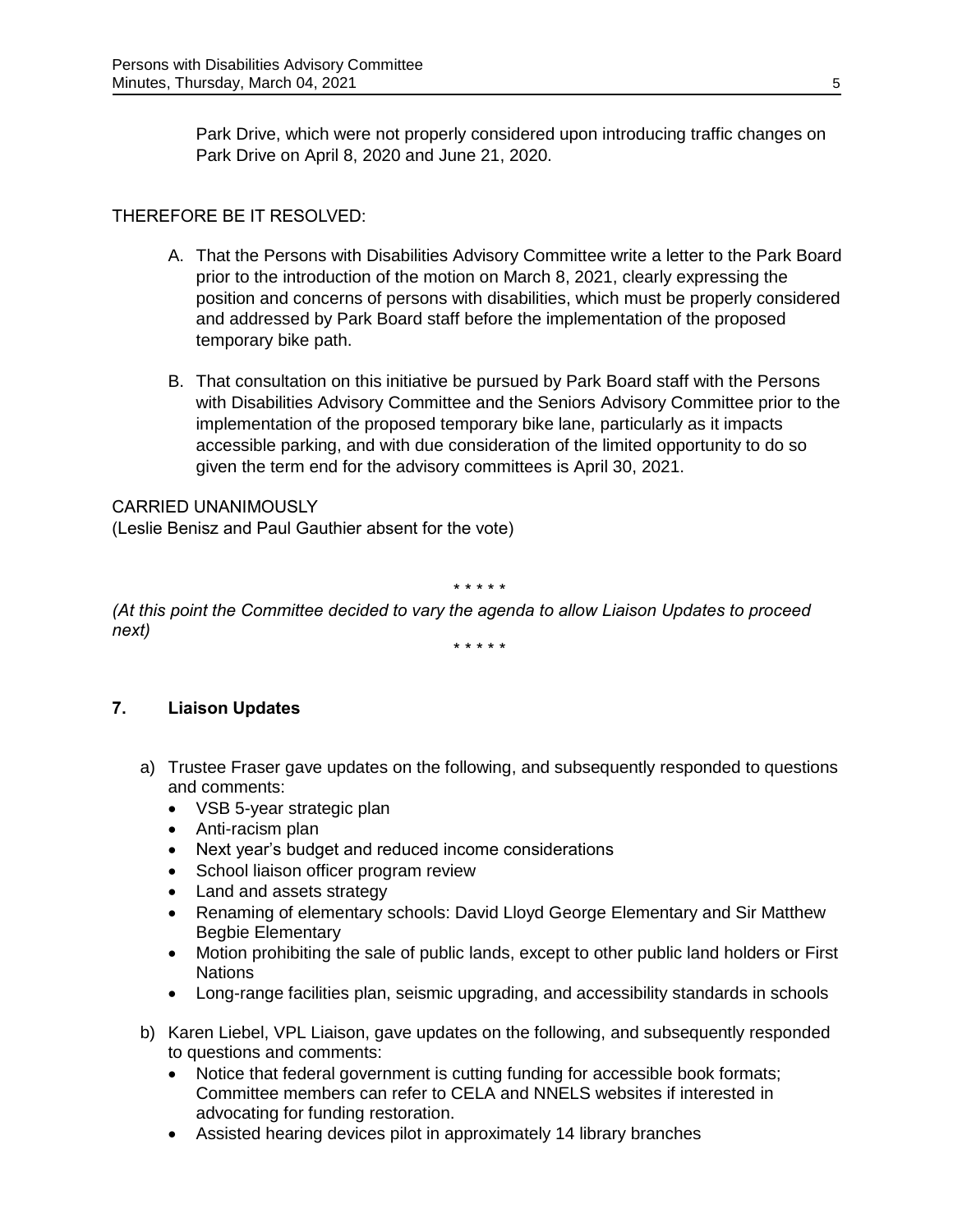- Storytelling program for adults
- Indigenous Storyteller in Residence, Kung Jaadee
- c) Councillor Wiebe encouraged members to apply for the Committee again, noting it is very influential and important in making the City accessible for everyone. Councillor Wiebe subsequently responded to questions and comments.

## **8. Parking Workshop Update**

The Co-Chairs and Tasia Alexis gave an update on a Parking Workshop attended virtually on February 25, 2021. Committee members emphasized the need for enough parking for caregivers, seniors, and people with mobility challenges. Tasia Alexis spoke about the complexity of caregivers' work, and will be meeting with staff privately on March 5, 2021. Staff subsequently responded to questions and comments.

### **9. Subcommittee Updates**

- a) Alfiya Battalova gave an update on the Accessible City Subcommittee, which met to discuss the temporary bike path at Kitsilano Beach Park.
- b) Jane Vorbrodt gave an update on the Housing Subcommittee, which discussed the Pearson Dogwood site and the need for accessibility considerations on the Urban Design Panel.

### **10. New Business**

Co-Chair Laura Mackenrot thanked the committee for their participation, and noted there will be one more working session in the term, with a full agenda.

## **ADJOURNMENT**

MOVED by Peter Brown SECONDED by Anita Rudolph

THAT this meeting be adjourned.

CARRIED UNANIMOUSLY (Leslie Benisz, Paul Gauthier, and Sarah Cheung absent for vote)

### **Next Meeting:**

| DATE:  | Thursday, May 06, 2021 |
|--------|------------------------|
| TIME:  | $5:30$ pm              |
| PLACE: | <b>Webex Online</b>    |

The Committee adjourned at 8:10 pm.